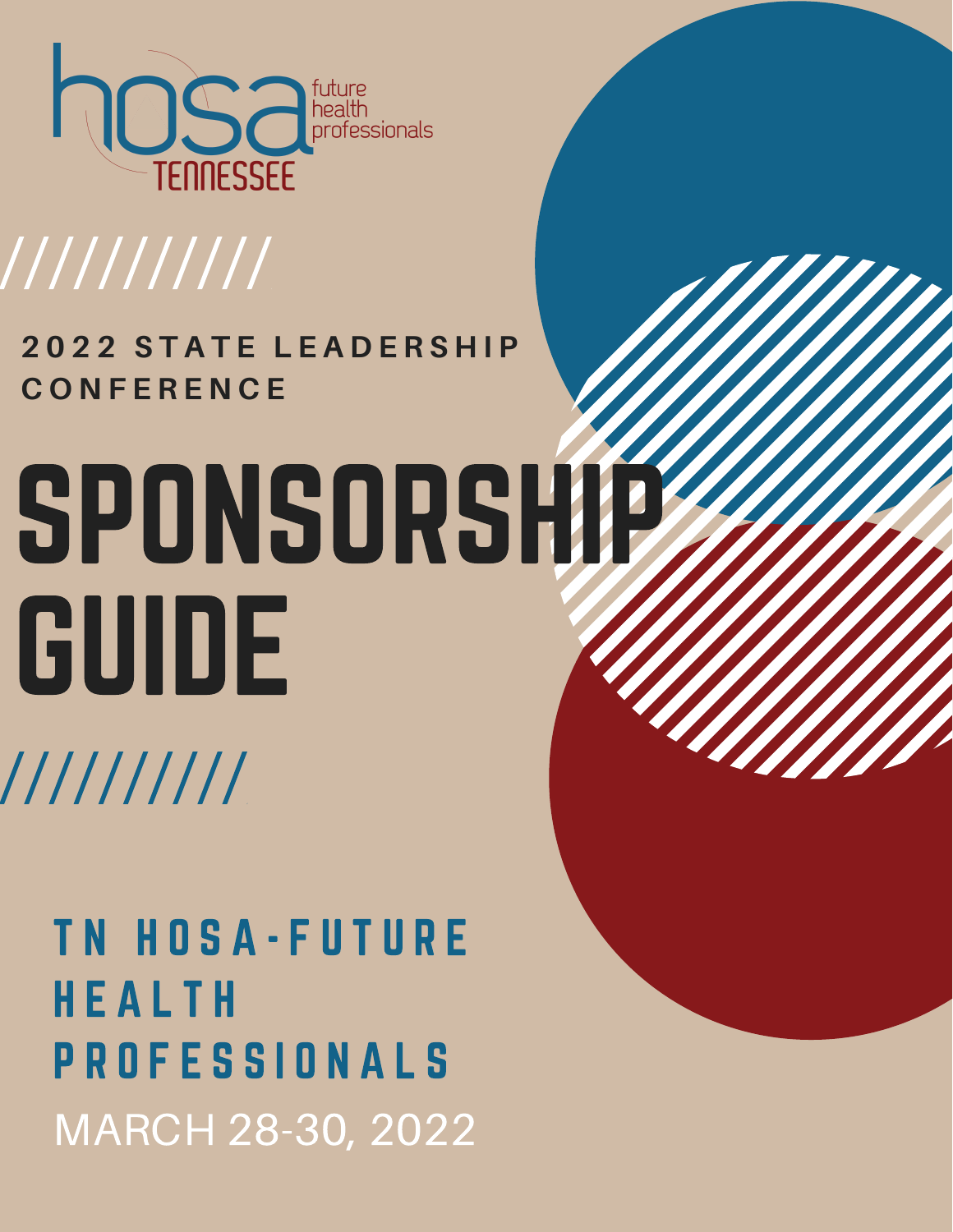#### **BUILDING THE NEXT GENERATION**

Dear Community Partner,

Thank you for your interest in partnering with Tennessee HOSA-Future Health Professionals to help build and develop future generations of health care professionals. The Tennessee Association of HOSA-Future Health Professionals strives to support positive leadership development and growth in members across the state. We are a chartered association with an International Career and Technical Student Organization with a 100% focus on health care.

Our organization empowers members to become leaders in the global health community, through education, collaboration, and experience. HOSA actively promotes career opportunities in the health care industry to enhance the delivery of quality health care to all people. With your support, we will continue to help students pursue their goals.

Our State Leadership Conference provides a direct portal for community and industry partners to network with Health Science Educators, HOSA Advisors, and members from across the state of Tennessee. By sponsoring and partnering with Tennessee HOSA, you are showing your support for our future health care professionals.

Within this packet, you will find multiple opportunities and benefits that are provided through your partnership with Tennessee HOSA. Whether you choose to make a direct contribution or partner through participating in workshops and our exhibitor hall, we thank you for your support. We look forward to working with you to develop the ideal partnership that benefits your organization and meets the needs of our members.

To learn more about Tennessee HOSA-Future Health Professionals, please visit us at [www.tennesseehosa.org](http://www.tennesseehosa.org/) or @tennesseehosa on Instagram!

We look forward to hearing from you!

Sincerely,

Christina Isong **Amy Gentry** Executive Director **Director Director Contraction** 

Christina.Isong@tn.gov Amy.Gentry@tennesseehosa.org

#### **[SIGN UP HERE TO PARTNER WITH TN HOSA](https://forms.gle/9iJsboU99RnAvgdb6)**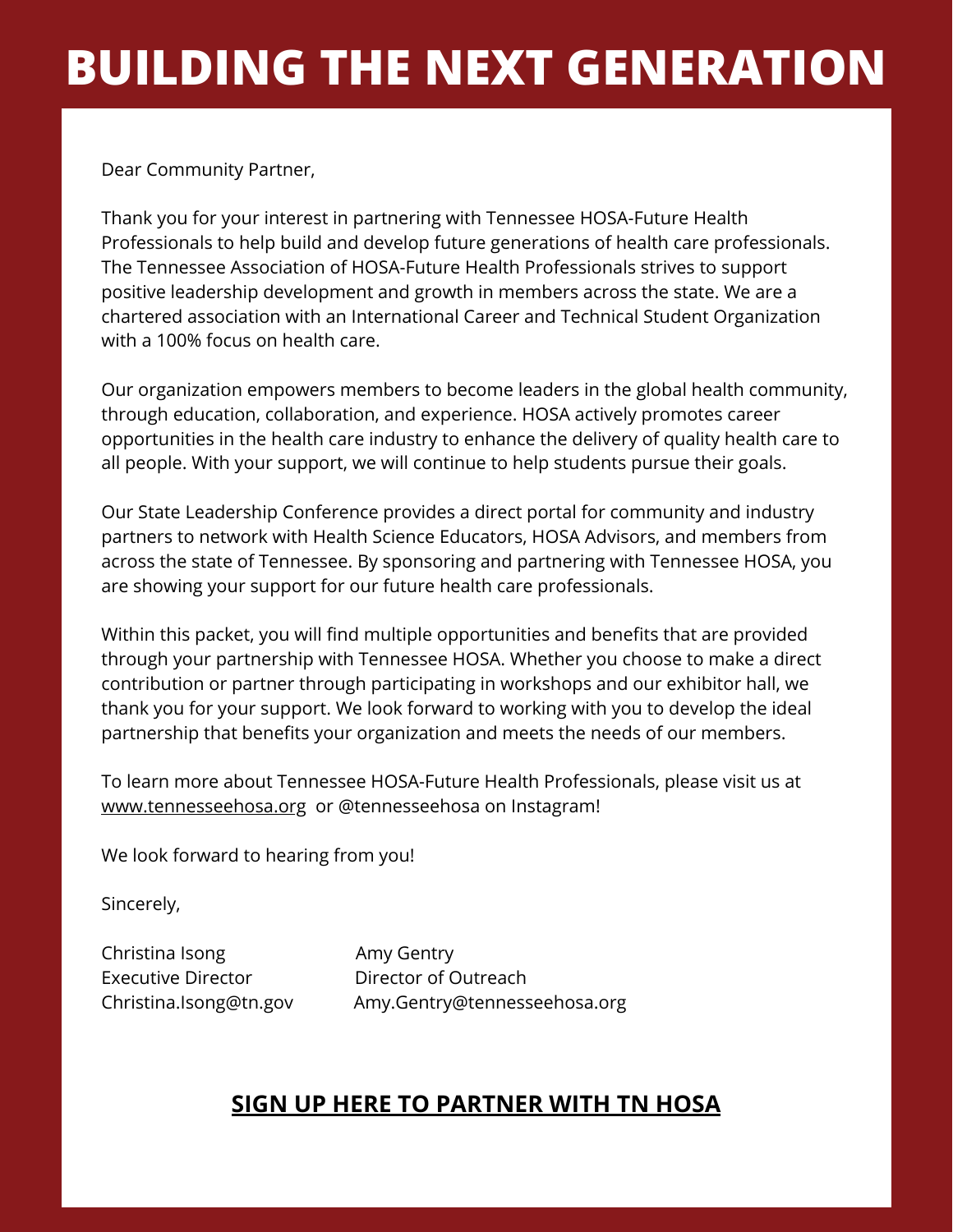#### **S P O N S O R S H I P G U I D E**

#### PRESENT AT THE 2022 HOSA LEADERSHIP ACADEMY

TN HOSA-Future Health Professionals is a nonprofit national Career and Technical Student Organizations in public, charter, and private schools. We serve over 8,000 members throughout Tennessee with an estimated 2000+ in attendance at the 2022 State Leadership Conference!

Our members aspire to serve in Health Care. We provide real-world skills and experiences to prepare them for their future. Our HOSA Leadership Academy provides unique opportunities for members and advisors!

### LEADERSHIP ACADEMY SESSIONS

- Up to 45 minute session
- Topics for sessions include:
	- Career Pathways Information
	- College and Career Preparation
	- Skill Demonstration
	- Organization Knowledge
	- Professional Development
	- Leadership Training
	- Diversity, Access, Equity, and Inclusion
	- Advocacy/Community Service

#### WHY YOU SHOULD PARTICIPATE

- Increase your brand awareness with advisors and members who are preparing for their future in health care.
- Logo with dedicated links on TN HOSA websites through August 2022.
- Logo included in conference communications.
- Interact with the future leaders of your universities and industries!